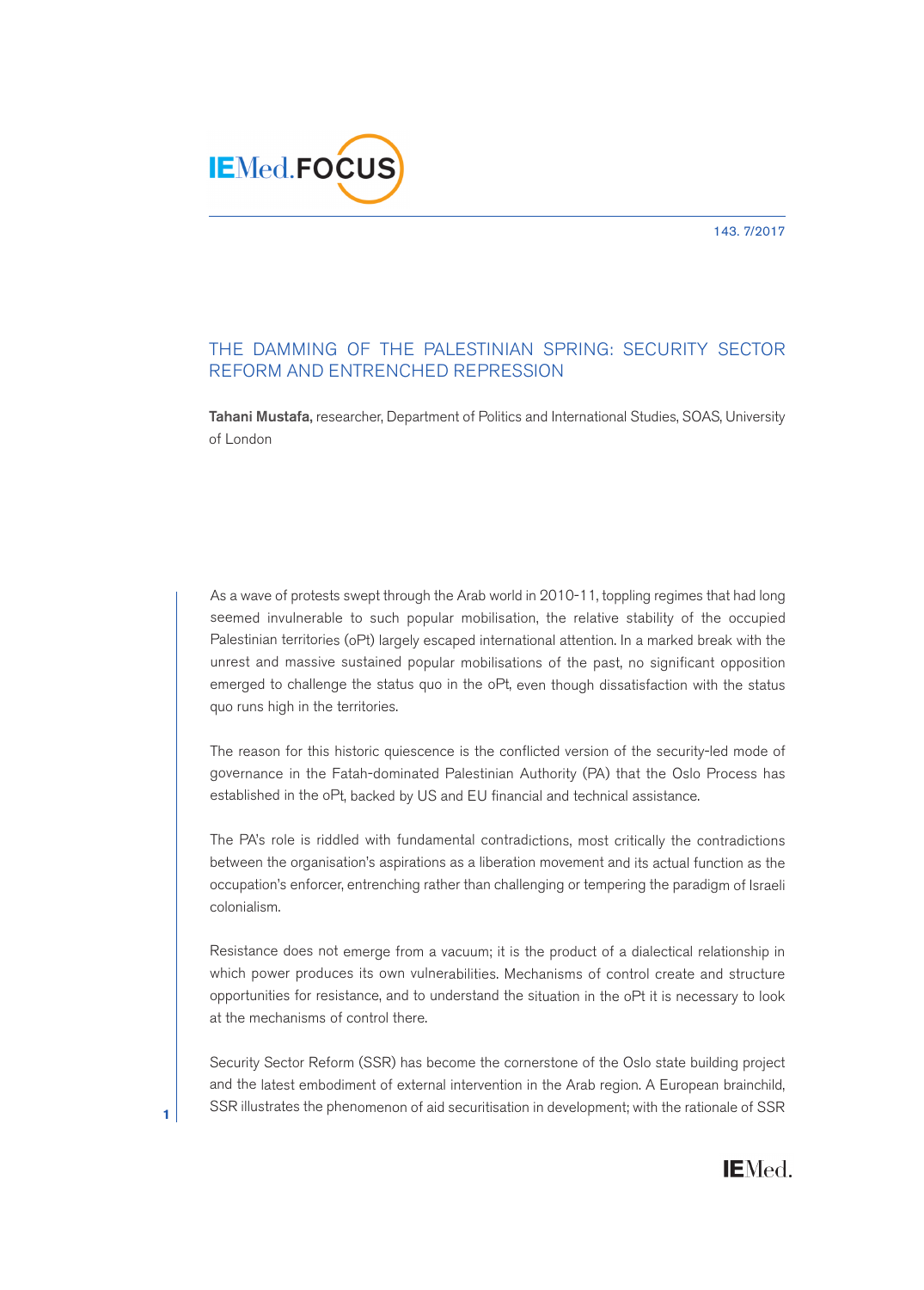going beyond just capacity-building of security forces to entrench principles of democratic governance and the rule of law.

Despite its popularity with a constellation of international agencies, its operational success has been limited. The current critical discourse has largely focused on the discrepancy between concept and implementation and improving the operational capability of SSR programmes. Although this discourse acknowledges the political dimension of the SSR paradigm, it has ignored its implications.

The bedrock of SSR's conceptual framework is its holistic understanding of the security sector, which stresses human rather than regime security. Conceptually, SSR draws on the notion of the liberal peace, which draws on the concept of a security apparatus in the service of humanity.

However, contrary to the way it is commonly portrayed, SSR is not benign. It is highly intrusive, and has increasingly become the framework for Western powers' intervention in and regulation of non-Western societies. Whatever its liberal, humanitarian justification, SSR has in practice functioned as a programme of liberal rule and war whose ultimate purpose is the pacification of recalcitrant populations and their integration into the network of liberal governance.

The state-building project in the oPt has become synonymous with SSR, though it is, admittedly, an extreme example. However, it is precisely because the oPt is such an extreme example that it lays bare the underlying discourse and practices of power inherent in SSR.

In the oPt, SSR has been utilised to control populations and conduct surveillance of "at risk" or "risky" populations. Palestinian populations are treated as a political problem on the level of Israeli colonialism and on the wider international stage, linking the Palestinian Authority and its population to larger, global structures of control and programmes of pacification.

SSR functions to strengthen rather than weaken authoritarianism in states, despite the fact that it is clothed in the language of good governance and is steeped in the rhetoric of emancipation and empowerment. Rather than being the foundation of good governance, SSR in the oPt actually undermines it by advancing the security agendas of international stakeholders at the expense of target populations.

The limited success of SSR is largely due to problems in the implementation of its sweeping ambition of providing security with dignity to recipient populations in accordance with an internationally accepted understanding of what this should mean.



**2**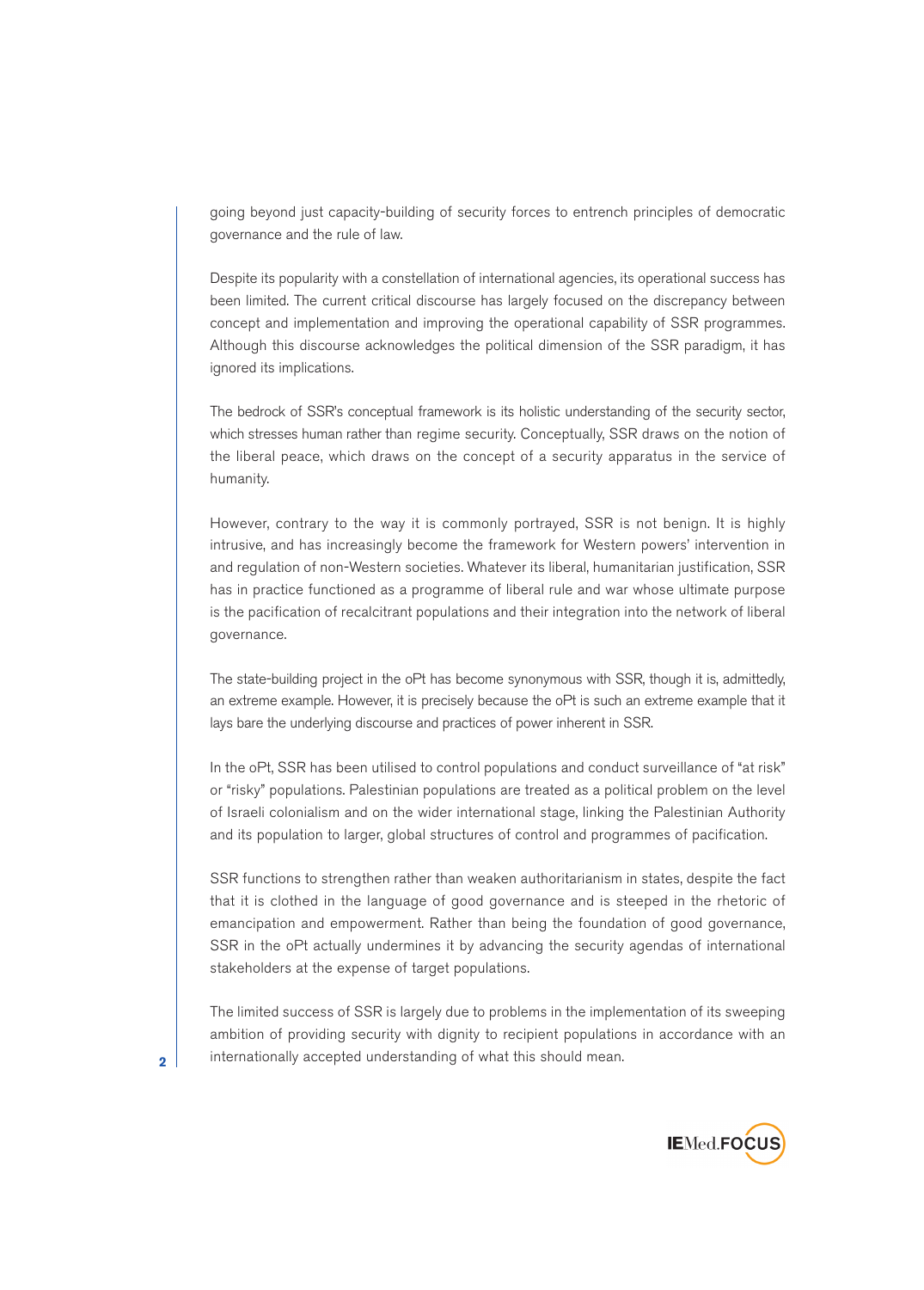At the core of the problems associated with implementation is the fundamental tension between the forms of peaceful civil association SSR is intended to enable, and achieving this goal through the employment and monopolisation of force, or even just the implied use of force.

In other words, civilised society is supposed to be realised through the deployment of techniques of violence and control that represent the negation of the very civilised values that society is supposed to cherish. This is SSR's role in what has been dubbed bio-political imperialism, the underlying objective of which is population control and surveillance. The implementation of this programme of internationally sponsored pacification explains why the oPt has remained relatively quiet despite the political turbulence currently engulfing the broader region.

The application of an SSR programme in the oPt has created a socio-political paradox on the ground that is substantially different from conventional understandings of security and statehood. SSR in the oPt has produced a conflicted version of the security-led model of governance in the Fatah-dominated Palestinian Authority, entrenching rather than challenging or tempering the paradigm of Israeli occupation. SSR under the PA has served to entrench biopolitical domination at both the level of Israeli colonialism and the broader international realm as the latest embodiment of Great Power regulation of and intervention in non-Western societies.

Far from being politically neutral, as it is presented, as with many other theories in the academic field of international relations, SSR needs to be situated within a specific historical context. We must be alert to the purposes and interests it serves, the specific groups it dispossesses and empowers, and the acts of epistemic and physical violence it sets in motion.

SSR in Palestine has failed to achieve stability. It has instead catalysed the polarisation of Palestinian politics and the division of the oPt into two separate political entities, one of which has been denied international recognition. SSR has created a paradox on the ground, whereby the PA, and to a certain extent the de facto government of Hamas are in control of a territory, but not anything resembling a state in the mainstream understanding of the term, and in which the principles of democratic governance and the rule of law have been undermined, not entrenched.

The utilisation of concepts that appear politically neutral in the official rhetoric of SSR like security, human rights and good governance serve to strip it of apparent political content and serve to legitimise the practice of power in contemporary international relations by making the exercise of that power appear as empowering rather than what it in fact is: domineering. It has shaped the Palestinians into subjects, not just of their own proto-state but also of an